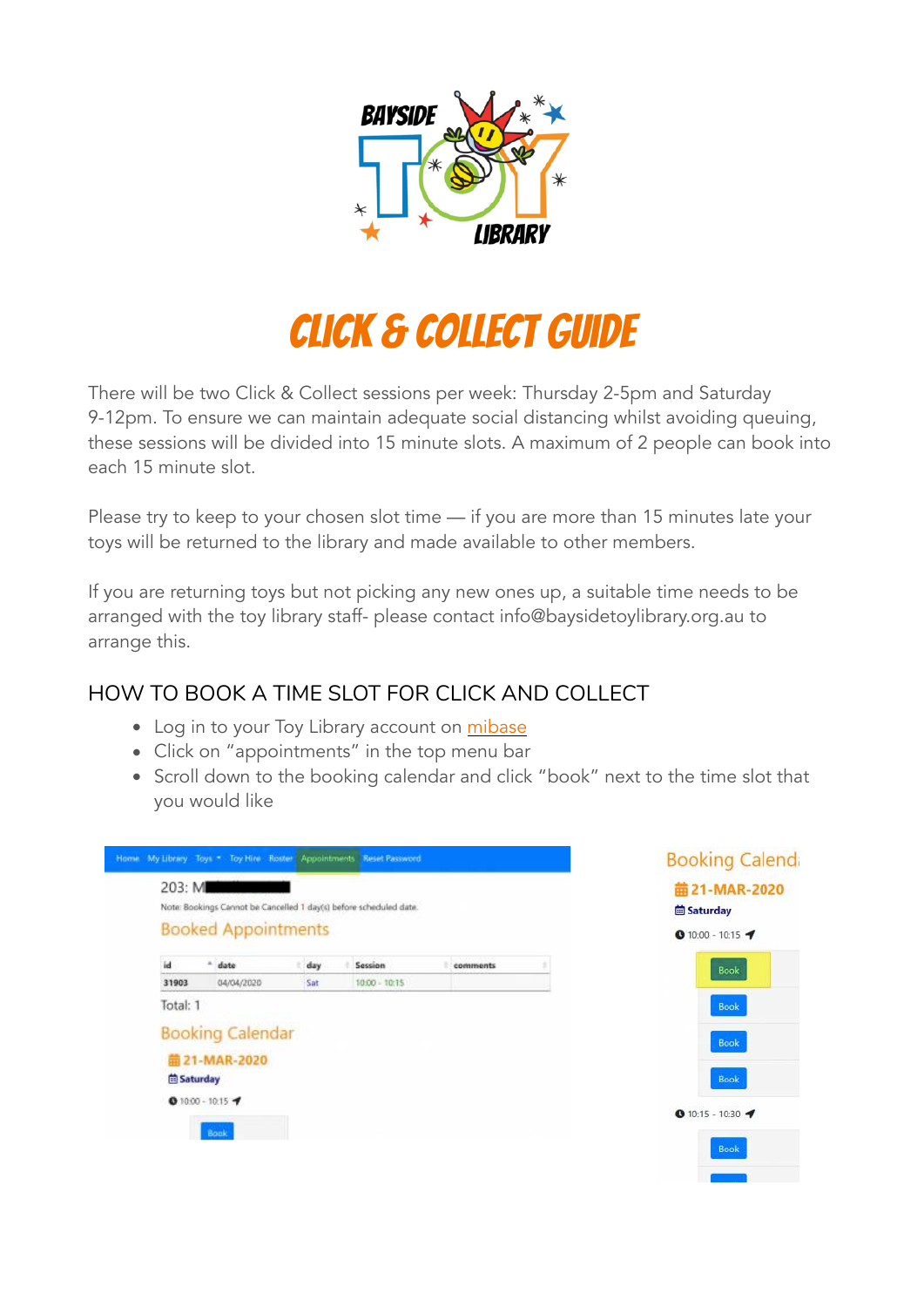## CHOOSING YOUR TOYS

There are two options: to choose the specific toys you would like, or to choose an infant "mystery pack" which is a selection of 4 toys suitable for younger children which will be chosen for you by toy library staff.

Once you have secured a suitable time slot, click on "toys" in the top menu bar

#### To view all available toys

- To see all toys that are available to reserve, click on "toys" on the top menu bar, then click on "search toys" in the drop down menu.
- In the filters that appear at the top of the page, click on "select status" and choose "available"
- You can click on "view toy" for more information and a picture if available.
- Click "Hold Toy" and this toy will be reserved for you.
- You can repeat this up to your usual toy limit

#### To search for a particular toy or type of toy

- If you have a particular toy or type of toy in mind, please click on "toys" on the top menu bar, then click on "search toys" in the drop down menu.
- In the filters that appear at the top of the page, click on "select status" and choose "available"
- Type into the free text box on the right of the filters e.g ride on toys

| Home My Library Toys - Roster Appointments My Holds Reset Password                                                                                                   |       |            |                                   |                 |                     |               |                | Logout            |
|----------------------------------------------------------------------------------------------------------------------------------------------------------------------|-------|------------|-----------------------------------|-----------------|---------------------|---------------|----------------|-------------------|
| ᅱ<br>Available<br>Select Age<br><b>Select Category</b><br>Select Attribute<br>$\overline{\phantom{a}}$<br>$\vert \cdot \vert$<br>$\overline{\phantom{a}}$<br>ride on |       |            |                                   |                 |                     |               | <b>Reset</b>   | <b>Pictures</b>   |
| Filtered on String = RIDE ON                                                                                                                                         |       |            |                                   |                 |                     |               | 7 of 7 toys    |                   |
|                                                                                                                                                                      |       |            |                                   |                 |                     |               |                |                   |
| No                                                                                                                                                                   | id    | Cat        | <b>Toy name</b>                   |                 | Manufacturer        | Age           | <b>Pieces</b>  | <b>Status/Due</b> |
| 7776                                                                                                                                                                 | 7776  | ACT        | Ride on digger                    | View Toy        |                     |               | $\mathbf 0$    |                   |
| 10582                                                                                                                                                                | 10582 | <b>ACT</b> | Little People Ride On Fireman Car | View Toy        |                     | 18 months +   | 2              |                   |
| 10961                                                                                                                                                                | 10961 | <b>ACT</b> | PJ Masks Catboy ride on           | View Toy        |                     | $2$ years $+$ | $\overline{2}$ |                   |
| 11054                                                                                                                                                                | 11054 | <b>ACT</b> | Pink Whirlee Ride On              | View Toy        |                     | $2$ years $+$ | 1              |                   |
| 11292                                                                                                                                                                | 11292 | ACT        | Little People ride on Fire Engine | View Toy        | <b>Fisher Price</b> | 12 months $+$ | 2              |                   |
| 8645                                                                                                                                                                 | 8645  | INF        | Red Ride On                       | <b>View Toy</b> | <b>Little Tikes</b> | 12 months $+$ | 1              |                   |
| 10731                                                                                                                                                                | 10731 | INF        | Corn Popper Ride On               | View Toy        | <b>Fisher Price</b> | 12 months $+$ |                |                   |

- You can click on " view toy" for more information and a picture if available.
- Click "Hold Toy" and this toy will be reserved for you.
- You can repeat this up to your usual toy limit